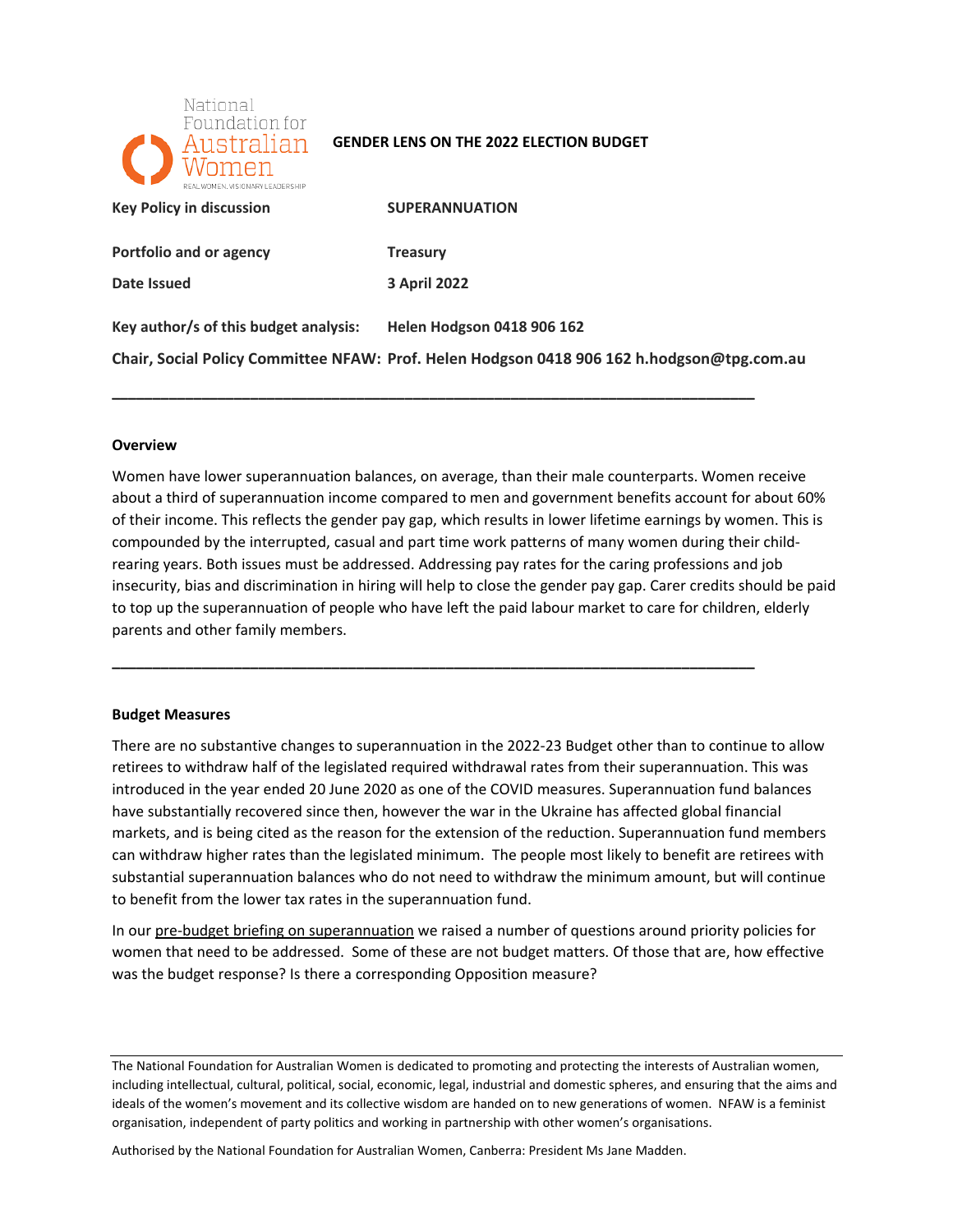# **1. If elected, will your government pay superannuation guarantee on Commonwealth Parental Leave Pay, and ensure that employers are required to pay superannuation guarantee on paid parental leave?**

The Government did not address this in the budget, but earlier in March 2022 it [was reported](https://www.smh.com.au/politics/federal/government-rejects-plan-to-help-mums-get-super-on-paid-parental-leave-20220218-p59xm4.html) that the Morrison Government had rejected proposals to include superannuation on the Commonwealth PPL scheme as part of the Budget deliberations.

 The ALP Women's Budget Statement is silent on this point. The commitment to increase superannuation rates to 12% over the next three years is not a change to the current law as it reflects the currently legislated schedule to reach 12% by 1 July 2025 (*Superannuation Guarantee (Administration) Act* 1992; s. 19).

The Greens policy supports the payment of superannuation guarantee on Paid Parental Leave.

## **2. Do you support a system of carer credits and government contributions to support superannuation for people who are not in the paid labour market due to caring responsibilities?**

This was not addressed in the budget statements from either the Government or Labor.

# **3. In August 2021 the National Cabinet agreed to develop a Framework for Measuring Progress of Women's Economic Security. What is the progress on that initiative, and if elected will you progress that process?**

 The Women's Budget Statement reports that in November 2021 all States and Territories agreed to provide public sector data to the WGEA database to strengthen the data set. This is welcome as it rectifies a significant shortcoming in the data.

 The Office for Women is working with state and territory governments to establish a National framework, identifying programs to develop Women's Economic Security, however there are no clear targets or timeframes set out in the Budget papers.

## **4. If elected, would your government support work value cases before the Commission seeking increases in wages for care workers?**

The Government has not committed to support the work value case.

 The ALP has indicated in the Budget Address in Reply that it will support the Aged Care Work Value case currently before the Fair Work Commission, and will fund the increase within the budget process. However it has not specified the extent to which it will support the claim.

 In Labor's Women's Budget Statement it commits to addressing the gender pay gap by regulatory changes focused on both pay and on insecure work and working conditions in feminised and casualised sectors of the economy.

Refer to the NFAW Employment paper for more details.

## **5. What steps would your government take to reduce the gender pay gap by addressing gender bias and discrimination in the workforce?**

The World Economic Forum lists Australia at 50 in the [Global Gender Gap Index 2021 rankings,](https://www3.weforum.org/docs/WEF_GGGR_2021.pdf) a fall of 6 places from 2020. The Women's Budget Statement notes that the gender pay gap has fallen, however the data must be qualified by noting the instability of employment and wages during COVID. WGEA funding was increased prior to the budget to fund an expansion of data collection to include public sector data. There are